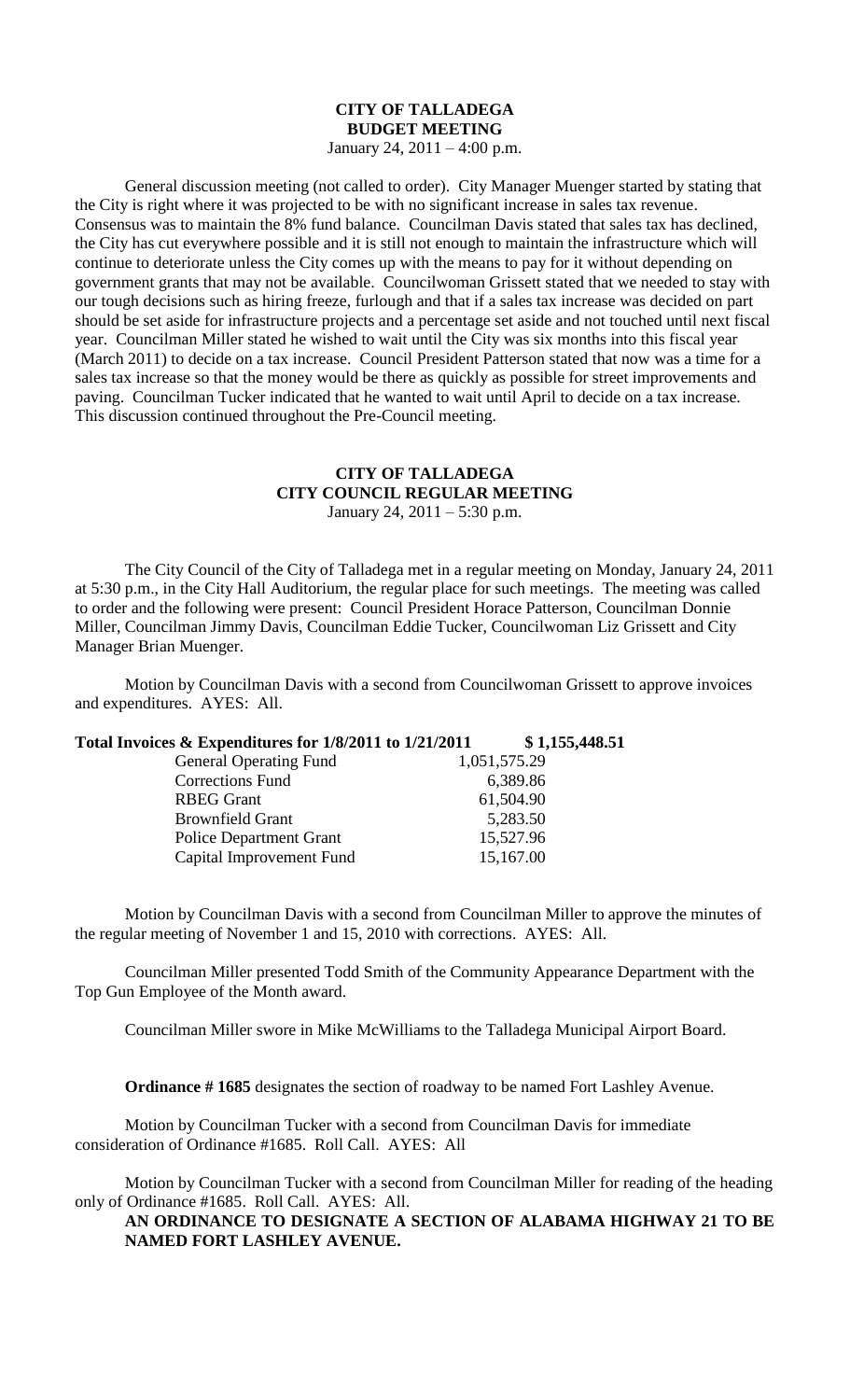Motion by Councilman Tucker with a second from Councilwoman Grissett to adopt Ordinance #1685. Roll Call. AYES: All.

**Ordinance # 1686** designates and names Tinney Street South, Tinney Street North and a renaming of a section of Tinney Street North as Lumber Yard Road.

Motion by Councilman Tucker with a second from Councilman Davis for immediate consideration of Ordinance #1686. Roll Call. AYES: All

Motion by Councilman Tucker with a second from Councilwoman Grissett for reading of the heading only of Ordinance #1686. Roll Call. AYES: All.

## **AN ORDINANCE TO DESIGNATE TINNEY STREET SOUTH, TINNEY STREET NORTH AND LUMBER YARD ROAD.**

Motion by Councilwoman Grissett with a second from Councilman Miller to adopt Ordinance #1686. Roll Call. AYES: All.

**Resolution #2211** approving application for a Fire Prevention & Safety Grant under FEMA's Assistance to Firefighters Grants for \$43,700 with matching City funds of \$4,856.

**Resolution #2212** approving a contract for pool chemical supplies with Harcros Chemicals.

Motion by Councilman Tucker with a second from Councilman Miller to approve Resolutions #2211 and #2212. Roll Call. AYES: All.

Motion by Councilwoman Grissett with a second by Councilman Davis to approve invoices and expenditures for the Water Department. AYES: Council President Patterson, Councilman Davis and Councilman Miller, Councilwoman Grissett; NAY: Councilman Tucker

|              | Water Department Expenditures for 1/13/11 to 1/20/2011 | \$462,655.97 |
|--------------|--------------------------------------------------------|--------------|
| General Fund | 274,367.22                                             |              |
| Revenue Fund | 188,288.75                                             |              |

Motion by Councilman Davis with a second from Councilwoman Grissett to approve the reappointment of Charles Montgomery and Jean McMillan and the appointment of Cathy McCleskey and Nancy Rue to the Talladega Heritage Commission.

City Manager Muenger gave a PowerPoint presentation update on the Capital Improvement Projects. Pavilions at Edythe Sims Park and Duncan Pinkston parks were almost complete. The landscape architect with Neel-Schaffer Engineering presented the welcome sign design and noted the four major locations being considered. The welcome sign design was brick mortar and concrete for low maintenance. Cost estimates at this time did not include the cost of landscaping and lighting of the signs. There was a Council consensus to proceed with the welcome sign concept as presented.

Councilwoman Grissett stated that she want to again comment on the sales tax increase and proposed that she would support the increase if the following conditions were met: that hiring be at the discretion of the City Manager for what is absolutely needed in certain departments such as Community Appearance and Public Works, that 25% be set aside and not touched during this fiscal year, and that 50% be set aside for capital improvements. Dr. Davis stated that he would like to come back and see about the 25% in savings in a few months – to keep the 25% flexible. Dr. Patterson reiterated for clarity that what Councilwoman Grissett was proposing was taking 25% of the proposed sales tax increase for a "savings account" to be keep in reserve and not touched, that 25% would be used for general operating expenses and that 50% would be used for capital improvements such as paving of streets. Councilwoman Grissett again emphasized that she wanted the hiring freeze to remain for the most part and trusting to the City Manager's expertise as to what hiring absolutely needed to be done. There was consensus between Dr. Patterson, Dr. Davis and Councilwoman Grissett that this was an acceptable agreement for supporting the sales tax increase. Councilwoman Grissett also commented that perhaps this tax increase could be reversed after about 5 years or have a time limit on it. Manager Muenger commented that it would be the same concept as a special local option tax.

Councilman Tucker then requested that such a "decision this monumental" should "go to the public" with hearings in each ward to get the citizens' input. Councilwoman Grissett stated that she